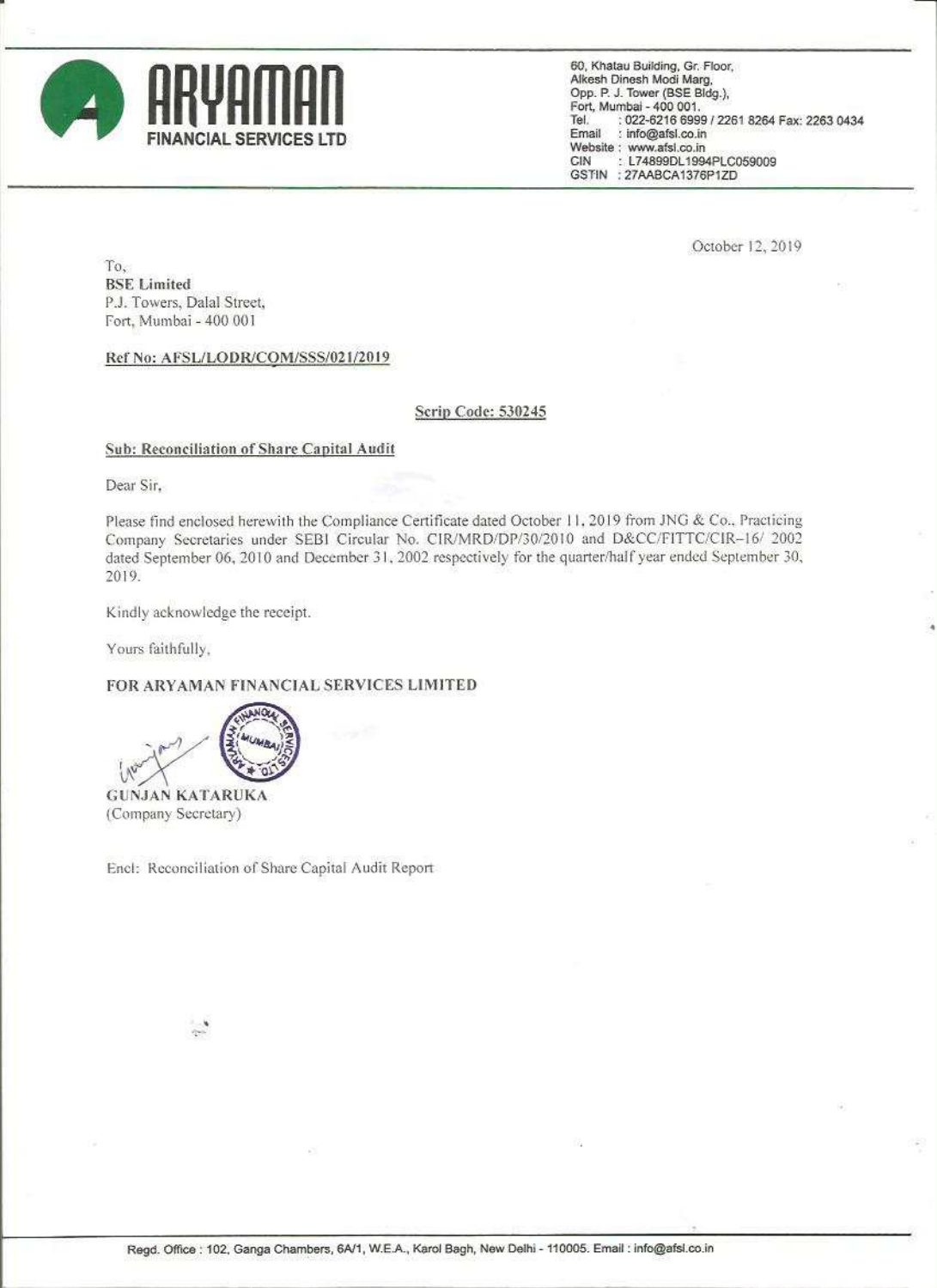

To. The Board of Directors. M/s. Aryaman Financial Services Limited Delhi.

## Sub: Reconciliation of Share Capital Audit Certificate in terms of Regulation 55A of SEBI (Depositories & Participants) Regulations, 1996.

Dear Sir,

<sup>I</sup> have examined the Register of Members. Beneficiary details furnished by the depositories and other records /' documents maintained by M/s. Aryaman Financial Services Limited (hereinafter referred to as "the Company") and M/s. Adroit Corporate Services Private Limited, the Registrar and Transfer Agent of the Company, for issuance of this certificate in accordance with circulars CIR/MRD/DP/30/2010 and D&CC/FITTC/CIR-16/2002 dated September 06, 2010 and December 31, <sup>2002</sup> respectively issued by the Securities and Exchange Board of India read with Regulation 55A of SEBI (Depositories & Participants) Regulations. 1996.

In my opinion and to the best of my information and according to the explanations given to me and based on such verification as considered necessary. <sup>1</sup> hereby certify that:

| 1              | For Quarter Ended                                                         | 30.09.2019                                                                                                   |                                     |  |  |  |
|----------------|---------------------------------------------------------------------------|--------------------------------------------------------------------------------------------------------------|-------------------------------------|--|--|--|
| $\sqrt{2}$     | <b>ISIN</b>                                                               | INE032E01017                                                                                                 |                                     |  |  |  |
| 3              | Face Value                                                                | Equity Share of Rs.10/- each                                                                                 |                                     |  |  |  |
| $\overline{4}$ | Name of the Company                                                       | <b>Aryaman Financial Services Limited</b>                                                                    |                                     |  |  |  |
| 5              | Registered Office Address                                                 | 102, Ganga Chambers, 6A/1, W.E.A., Karol Bagh,<br>New Delhi - 110005.                                        |                                     |  |  |  |
| 6              | Correspondence Address                                                    | 60, Ground Floor, Khatau Building, Alkesh Dinesh<br>Modi Marg, Opp. BSE Building, Fort, Mumbai - 400<br>001. |                                     |  |  |  |
| $\overline{7}$ | Telephone & Fax Nos.                                                      | Tel No.: 022 - 6216 6999 / 2261 8264<br>Fax No.: 022 - 2263 0434                                             |                                     |  |  |  |
| 8              | <b>Email Address</b>                                                      | info@afsl.co.in                                                                                              |                                     |  |  |  |
| 9              | Names of the Stock Exchanges where<br>the Company's securities are listed | BSE Ltd. (BSE)                                                                                               |                                     |  |  |  |
|                |                                                                           | Number of Shares                                                                                             | % of Total<br><b>Issued Capital</b> |  |  |  |
| 10             | <b>Issued Capital</b>                                                     | 1,16,82,000                                                                                                  | 100.00                              |  |  |  |
| 11             | Listed Capital (Exchange-wise)<br>(BSE)<br>(As Per Company Records)       | 1,16,82,000                                                                                                  | 100.00                              |  |  |  |
| 12             | Held in dematerialized form in CDSL                                       | 91,37,970                                                                                                    | 78.22                               |  |  |  |
| 13             | Held in dematerialized form in NSDL                                       | 22,13,867                                                                                                    | 18.95                               |  |  |  |
| 14             | Physical                                                                  | 3,30,163                                                                                                     | 2.83                                |  |  |  |
| 15             | Total No. of shares $(12+13+14)$                                          | 1,16,82,000                                                                                                  | 100                                 |  |  |  |
| 16             | Reasons for difference if any, between<br>(10&11), (10&15), (11&15).      | <b>NA</b>                                                                                                    |                                     |  |  |  |